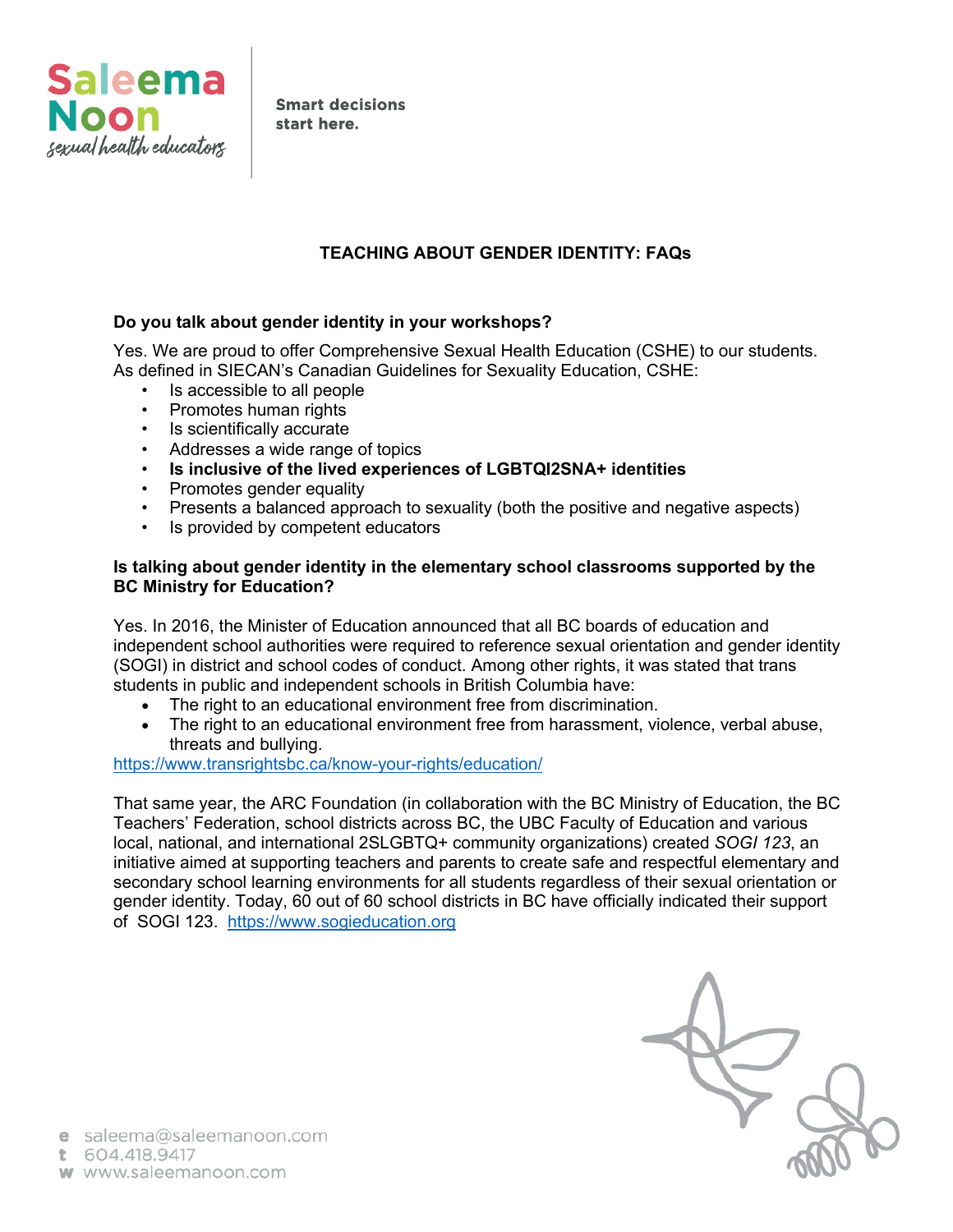# **How do you talk about gender identity in your workshops?**

At the K-Grade 3 level, the message is simply, "Someone with a body that looks like this may or may not identify as a boy/girl." At the grade 4-7 level, the added message is, "These are the different genders you may have heard of." We are committed to using gender neutral language in all of our workshops. We offer information, not values or preferences. And we acknowledge the scientific fact that trans and non-binary people exist at all ages and are deserving of being included in our conversation.

# **Will talking to young children about gender identity confuse them?**

No. Young children are capable of understanding that gender is complex and that how we *feel* is separate from how our bodies *look*. For some, the conversation goes over their head. For others, talking about gender openly helps them make sense of observations they've already made and answers questions kids already have. For non-binary kids, it gives them the knowledge and language to understand themselves better. For cis kids, it increases empathy and understanding and teaches the value of diversity. https://www.todaysparent.com/kids/school-age/young-children-need-to-learn-gender-identity/

#### **Will talking to kids about gender identity make them question their own? Or come out as trans?**

No. Most kids begin to identify strongly with a gender around age 3. That includes transgender and non-binary people, who also have a sense of their gender identity at this stage. Creating awareness and acknowledging differences doesn't change this. https://www.mayoclinic.org/healthy-lifestyle/childrens-health/in-depth/children-and-genderidentity/art-20266811

#### **How do you explain the fact that more kids are coming out as trans or non-binary?**

Trans people have always existed. They include, for example, the two-spirit people recognized by certain North American indigenous groups, such as Lakota winyanktecha, as well as hijras in India and Pakistan and faʻafafine in Samoan culture. These "third-gender" people—who have social roles unique to their own cultures, distinct from being transgender or nonbinary—were and in some places still are valued and respected members of their societies. https://www.psychologicalscience.org/observer/transgender-flourishing

Today, we are seeing more openness at all ages as well as an increase in access to transaffirming clinical services and because we now have more education and safety around being coming out as non-binary.

e saleema@saleemanoon.com

t 604.418.9417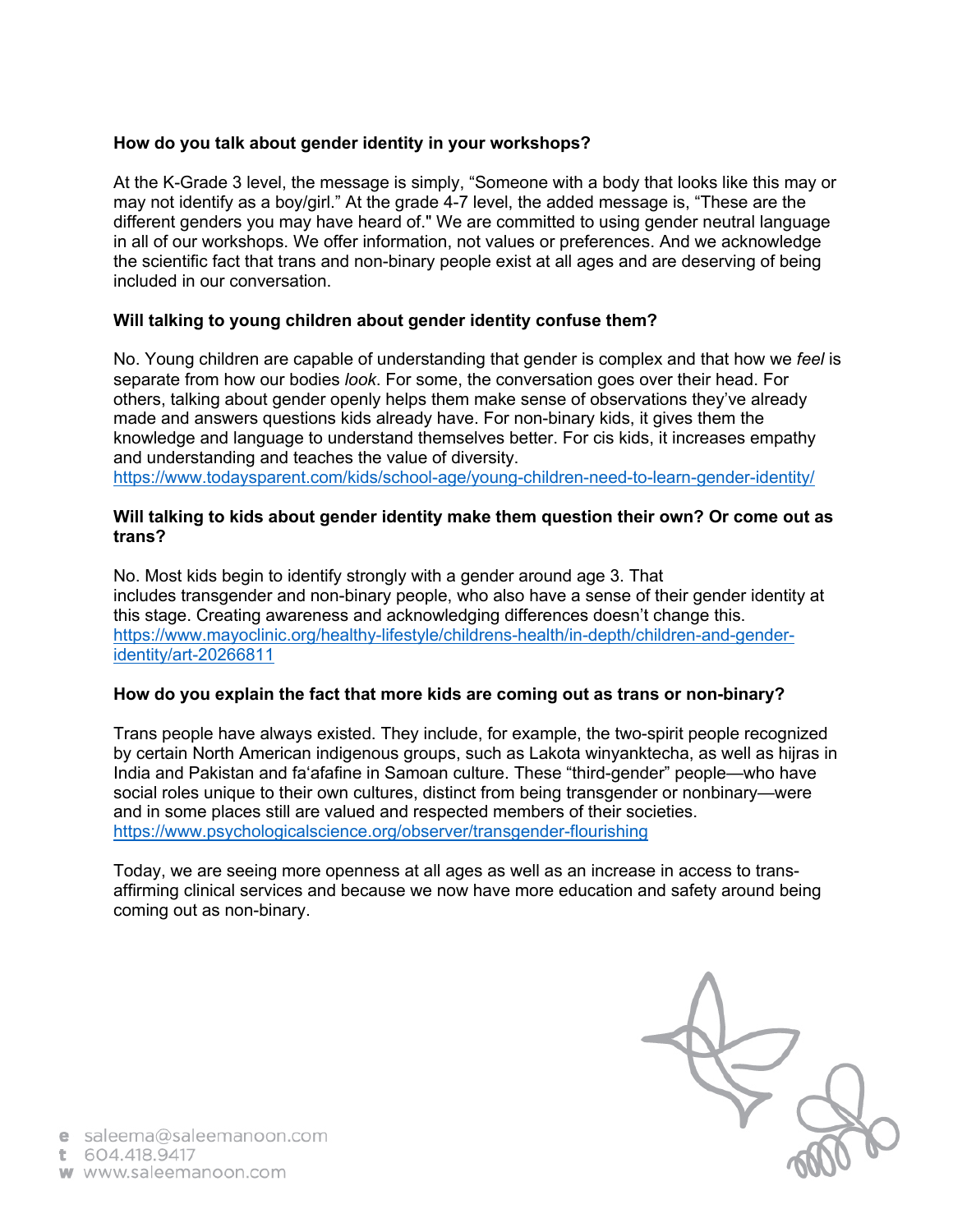#### **What if coming out as trans is just a phase?**

Kids, teens and even we as adults go through phases like eating a certain everyday, dressing a certain way or enjoying a particular type of TV show. But discovering one's gender identity is more than that- it's a journey. Dismissing this self-discovery as a phase can be harmful during a time when children need support and validation from their parents and other caring adults in their life the most. We as parents need to honour their feelings and allow them tell us who they are on their own timeline. And it's important to remember that questioning one's gender doesn't mean that a child is trans. It's all part of the process of self-discovery.

https://momentousinstitute.org/blog/when-very-young-children-question-gender-identity

#### **Biological sex is binary: male and female. Can't we just leave it at that?**

Research confirms a strong biological basis for gender identity. Twin studies have shown that transgender identity, rooted in the brain, has a strong genetic basis. https://pubmed.ncbi.nlm.nih.gov/22146048/

In addition, biological sex may not be as binary as previously believed. For example, 2% (about the same amount of green-eyed people worldwide) of the population are born *intersex*, with reproductive or sexual anatomy, genetic makeup, or hormonal levels that do not seem to fit the 'typical' definitions of male or female.

https://theswaddle.com/all-the-arguments-you-need-to-address-transphobia/

# **With such a small percentage of our population identifying as trans, do we have to make gender identity such a big deal?**

Yes, we do. Transgender students report higher levels of harassment and physical assault due to their gender expression when compared to other students with sexual minority identities and non-LGBTQ+ students. In addition, transgender individuals are up to three times more likely than the general population to report or be diagnosed with mental health disorders and face a significantly heightened risk of suicide. http://sieccan.org/pdf/guidelines-eng.pdf

We also know that children are more likely to experience anxiety, depression, and at greater risk of substance abuse and homelessness when their immediate caregivers are rejecting or hostile. The good news is that an increasing body of social science research reflects that gender-affirming behavior on the part of parents and other caring adults greatly improves mental health and well-being. In fact, it can be life-saving. As well, LGBTQ+ youth are 23% less likely to attempt suicide when schools include education on LGBTQ+ subjects or people. CSE is proven to save the lives of LGBTQ youth.

https://www.hrc.org/resources/transgender-children-and-youth-understanding-the-basics https://transpulseproject.ca/wp-content/uploads/2012/10/Impacts-of-Strong-Parental-Supportfor-Trans-Youth-vFINAL.pdf

https://pubmed.ncbi.nlm.nih.gov/33106050/

https://www.sciencedirect.com/science/article/abs/pii/S1054139X13003844 https://siecus.org/wp-content/uploads/2021/10/CSE-Federal-Factsheet-Sept-2021-Update-2.pdf

e saleema@saleemanoon.com

t 604.418.9417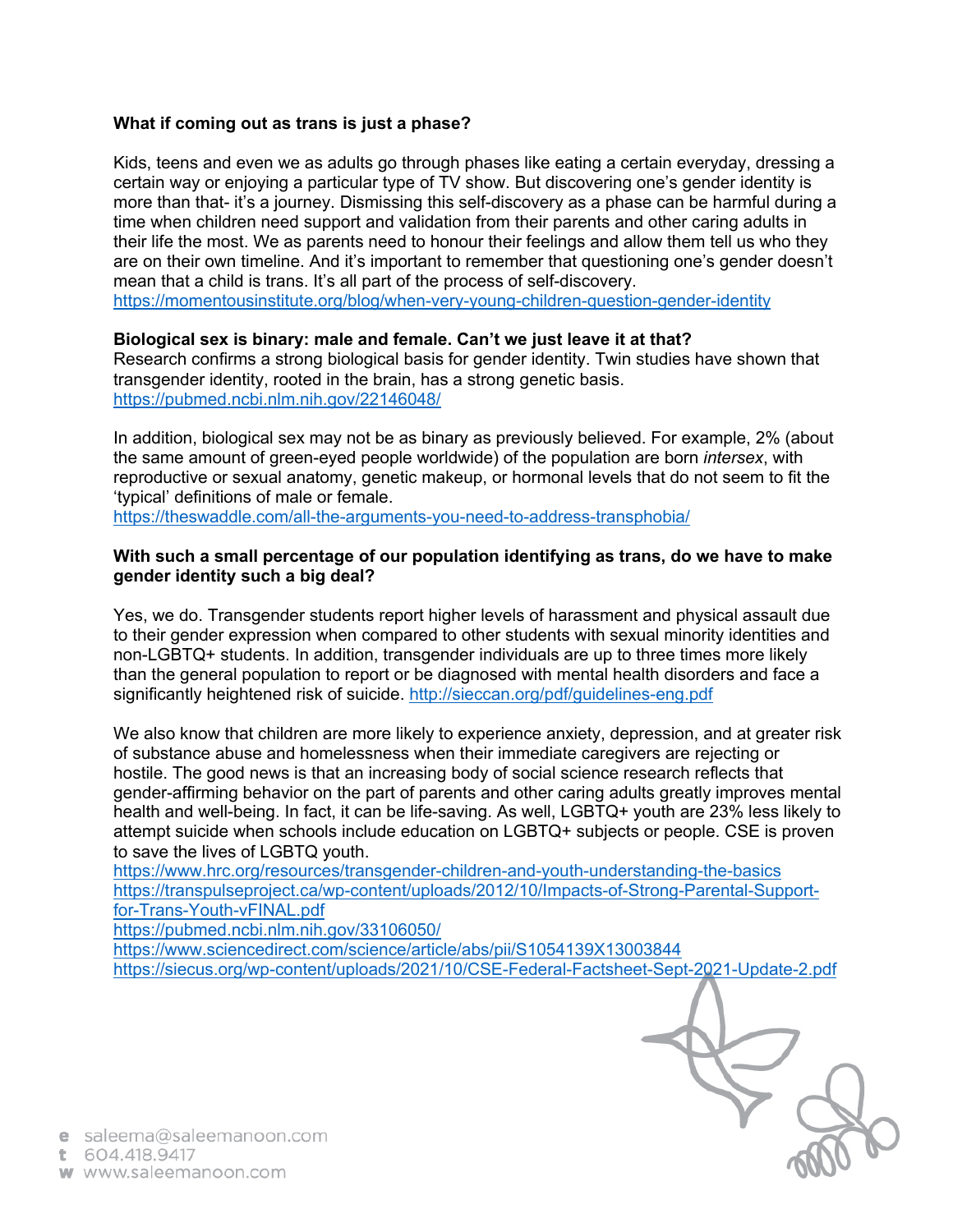# **Are your workshops based on research?**

Our content is derived from evidence-based peer-reviewed research that documents the significantly higher rates of violence perpetrated against trans and non-binary youth (see above). While we need to make space for differing perspectives, we need to honor the research that shows how important allowing students who have less common experiences to see themselves is, given their vulnerability.

# **Do you teach about pronouns in your workshops?**

Yes, to intermediate students. In our Grade 4-7 workshops, we explain that pronouns are one of many ways that people can express their gender to the world. And we stress the importance of always referring to others with the pronouns they use (rather than the ones *we* think they should use).

# **Do you promote puberty blockers and surgery?**

No. If students ask about them (which in the older grades they sometimes do), we explain that puberty blockers are a tool that young people may use to "press pause" on puberty changes while they come to a better understanding of their gender identity. That is, if puberty blockers were stopped, a person would go through puberty just the way they would have if they had not taken puberty blockers at all.\* There are no known irreversible effects of puberty blockers, and pubertal suppression does not inevitably lead to social transition or to sex reassignment. We stress that decisions about puberty blockers (like all major decisions) should be made together with their parents and their health care provider.

\* http://www.phsa.ca/transcarebc/child-youth/affirmation-transition/medical-affirmationtransition/puberty-blockers-for-youth

http://www.bcchildrens.ca/endocrinology-diabetes-site/documents/transblockers-am.pdf https://www.wpath.org/publications/soc

#### **Do you tell kids they can access treatment without their parents knowing?**  No.

#### **Do parents get a say in whether their child participates in your workshops?**

We wholeheartedly support parents being involved in decisions around how their kids receive sexual health education. It's for this reason that we offer a parent workshop at every school we visit as well as the opportunity to opt out (even though much of what we teach is mandated curriculum). We also acknowledge the rights of parents of non-binary students who need these topics to be addressed so that their child can feel safe, acknowledged and respected at school. Parents of cis kids who value their kids learning from adults other than them about compassion, respect and that diversity should be celebrated also deserve a say.

e saleema@saleemanoon.com

t 604.418.9417